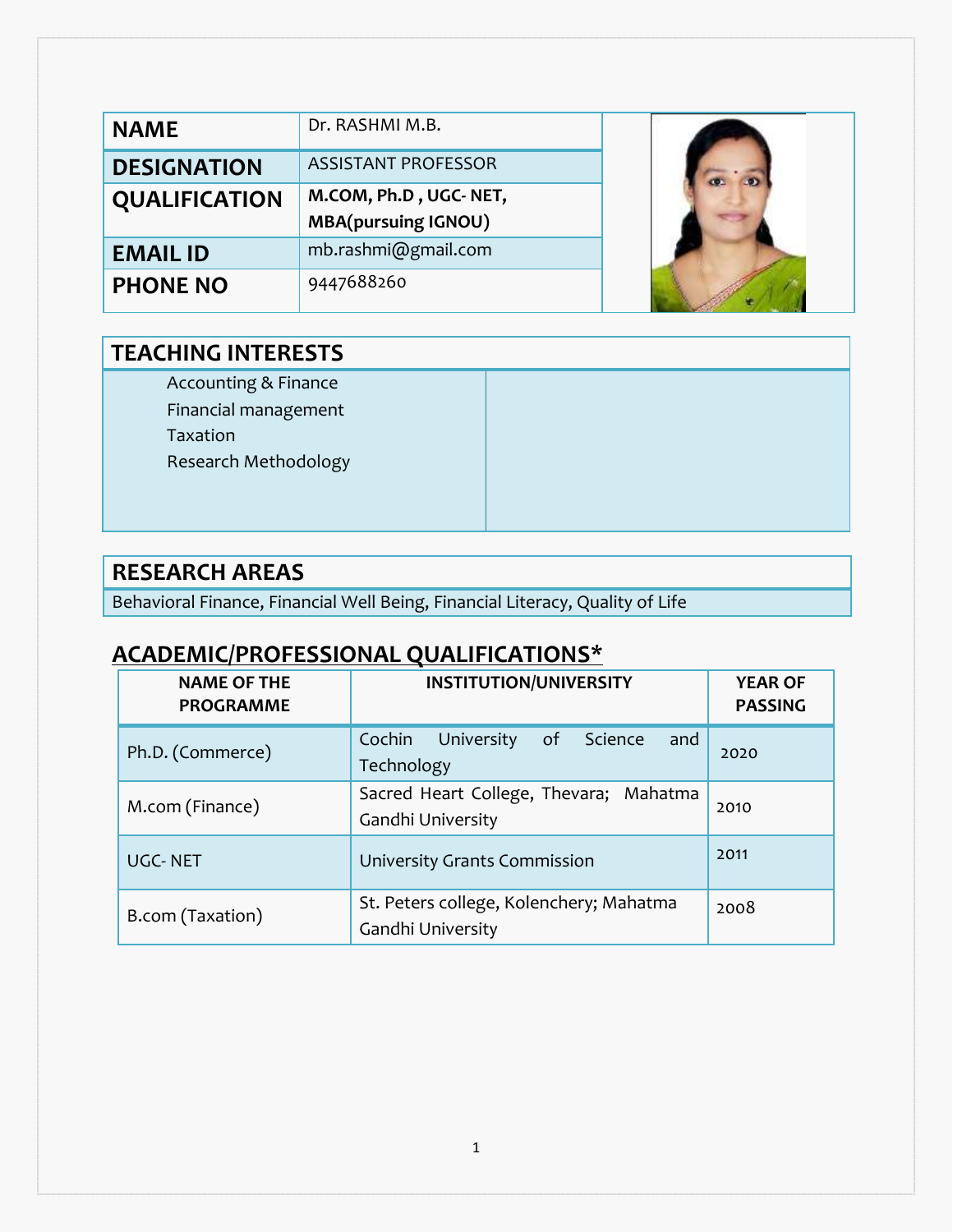## **OTHER TRAINING PROGRAMS ATTENDED**

| <b>NAME OF THE PROGRAMME</b>                                                                                        | <b>INSTITUTION/UNIVERSITY</b>                                | <b>YEAR</b>         |
|---------------------------------------------------------------------------------------------------------------------|--------------------------------------------------------------|---------------------|
| Financial<br>Coursera<br>course<br>on.<br><b>Markets</b>                                                            | Yale<br>University,<br>Haven,<br><b>New</b><br>Connecticut   | <b>July 2020</b>    |
| course on The Data<br>Coursera<br>Scientist's Toolbox                                                               | Hopkins<br>University,<br>Maryland,<br>John<br>United States | June 2020           |
| course on e-Learning<br>Coursera<br>Ecologies: Innovative Approaches<br>to Teaching and Learning for<br>Digital Age | University of Illinois, Urbana-Champaign                     | <b>July 2020</b>    |
| <b>NPTEL</b><br><b>Business</b><br>on.<br>course<br>Analytics<br>for<br>Management<br>Decision                      | Indian<br>of<br>Institute<br>Technology,<br>Kharagpur        | Jan-<br>Apr<br>2020 |

## **CAREER HISTORY/TEACHING EXPERIENCE**

| <b>DESIGNATION</b>                                 | <b>INSTITUTION/UNIVERSITY</b>                                | <b>YEAR OF</b><br><b>SERVICE</b> |
|----------------------------------------------------|--------------------------------------------------------------|----------------------------------|
| <b>ASSISTANT</b><br><b>PROFESSOR</b><br>(CONTRACT) | School of Management Studies, CUSAT                          | 6.8 years                        |
| <b>ASSISTANT PROFESSOR</b>                         | Sahrdaya College of Advanced Studies,<br>Kodakara            | 4 months                         |
| <b>GUEST ELCTURER</b>                              | C Achutha Menon Government college,<br>Kuttanellur, Thrissur | 1 month                          |
| <b>LECTURER</b>                                    | Students PG Centre, Irinjalakuda, Thrissur                   | 1 Year                           |

# **PHD THESIS**

| <b>SL.NO</b> | <b>TITLE</b>                                                    | <b>GUIDE NAME</b> | <b>INSTITUTION</b>                                             | <b>MONTH/YEAR</b> |
|--------------|-----------------------------------------------------------------|-------------------|----------------------------------------------------------------|-------------------|
| 1.           | ROLE OF PERSONAL<br><b>FINANCE MANAGEMENT</b><br>IN DETERMINING | Dr. P.R WILSON    | <b>SCHOOL OF</b><br><b>MANAGEMENT</b><br><b>STUDIES, CUSAT</b> | <b>MAY 2020</b>   |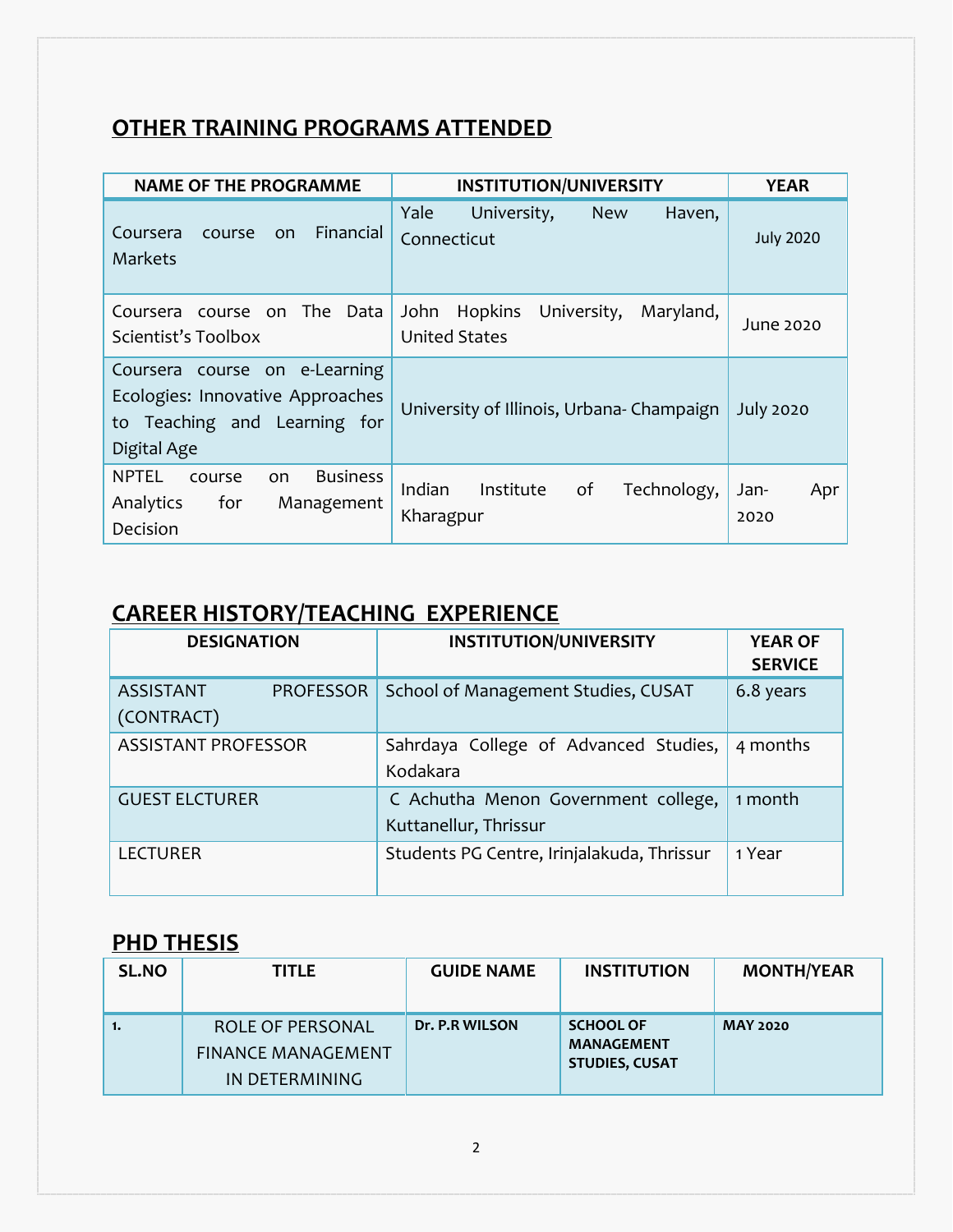| <b>FINANCIAL WELL BEING</b> |  |  |
|-----------------------------|--|--|
| AND QUALITY OF LIFE: A      |  |  |
| <b>STUDY AMONG</b>          |  |  |
| <b>GOVERNMENT</b>           |  |  |
| <b>EMPLOYEES IN KERALA</b>  |  |  |

# **JOURNAL PUBLICATIONS**

| SL.NO.           | <b>TITLE</b>                                                                                                          | NAME OF JOURNAL / VOL.<br>NO / ISSUE NO / PAGE NOS                                                                        | <b>ISSN NO</b> | <b>MONTH</b><br><b>YEAR</b> |
|------------------|-----------------------------------------------------------------------------------------------------------------------|---------------------------------------------------------------------------------------------------------------------------|----------------|-----------------------------|
| 1.               | Personal<br>Finance<br>Management and Life<br>time Goals: An Empirical<br>Analysis.                                   | Zenith<br>International<br>of<br>Journal<br>Multidisciplinary<br>Research<br>Volume.8,<br>Issue 6, pages: 160-170,        | 2231-5780      | 2018                        |
| 2.               | Personal<br>Finance<br>Management and Well<br><b>Being</b><br>among<br>Government Employees<br>in Kerala.             | International Journal of<br>Current Engineering and<br>Scientific<br>Research<br>Volume. 4, Issue<br>12.<br>pages: 66-75. | 2393-8374      | 2017,                       |
| $\overline{3}$ . | An empirical Research<br>association<br>into<br>personality<br>between<br>traits and mood states<br>of an individual. | ZENITH<br>International<br>Journal<br>of<br>Multidisciplinary<br>Research Vol.6 (1) pages<br>206-216                      | 2231-5780      | <b>JANUARY</b><br>2016      |
| 4.               | of<br>Role<br>ICT<br>in<br>empowering<br>women<br>entrepreneurs:<br>Prospects<br>and<br>Challenges                    | of<br>Journal<br>women,<br>Empowerment<br>and<br>Technology Vol.2, Issue 3<br>pages                                       | 2394-4420      | 2016                        |
| 5.               | Measuring<br>price<br>consciousness<br>among<br>management graduates<br>in Kerala                                     | International journal of<br>innovative<br>research<br>in in<br>science, engineering and<br>technology. Vol. 4, Issue<br>6 | 2319-8753      | June 2015                   |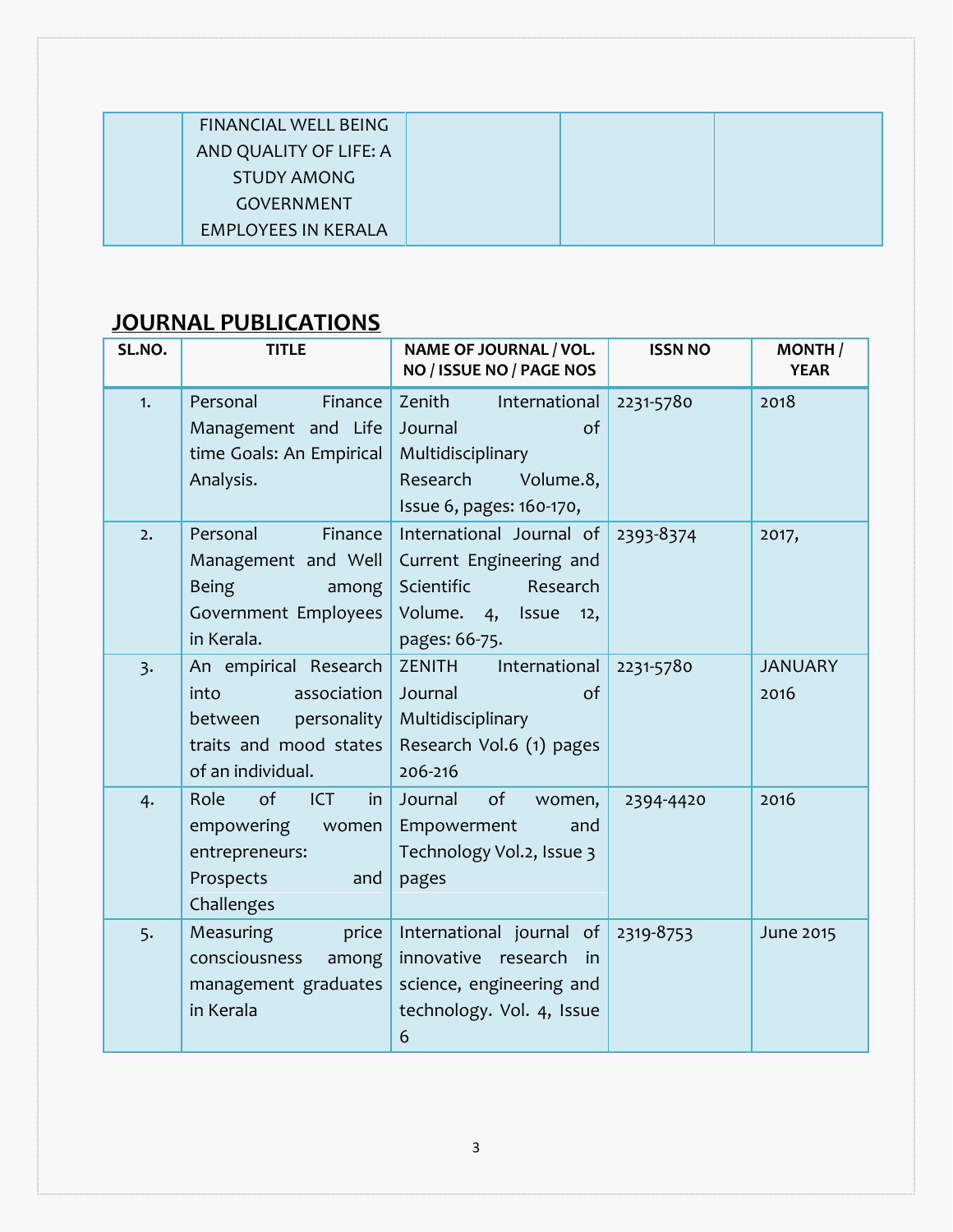| 6. | Entrepreneurial            | Asian<br>of<br>Journal               | $2229 - 3795$ | 2015 |
|----|----------------------------|--------------------------------------|---------------|------|
|    | psychological capital of   | Management, vol5, issue              |               |      |
|    | postgraduate               | $\overline{3}$                       |               |      |
|    | management and non-        |                                      |               |      |
|    | management students        |                                      |               |      |
|    | in Kerala, India           |                                      |               |      |
| 7. | Paradigm shift in the      | Paripex- Indian journal of           | 2250-1991     | 2015 |
|    | forms of money and its     | research, vol 4, issue3              |               |      |
|    | influence on personal      |                                      |               |      |
|    | finance management         |                                      |               |      |
| 8. | Social<br>Corporate        | Dominican<br>Discern<br>$\mathsf{A}$ | 2454-5708     | 2015 |
|    | Responsibility as<br>an an | Refereed<br>journal<br>for           |               |      |
|    | Internal Marketing Tool:   | Interdisciplinary Studies,           |               |      |
|    | Prospects<br>and           | Vol. 1, Issue 2                      |               |      |
|    | Challenges in India        |                                      |               |      |

# **CONFERENCE PUBLICATIONS**

| SL.NO. | <b>TITLE</b>                                                                                   | <b>NAME OF CONFERENCE</b>                                                                                                     | <b>VENUE,</b><br><b>MONTH</b><br><b>YEAR</b>                                               |
|--------|------------------------------------------------------------------------------------------------|-------------------------------------------------------------------------------------------------------------------------------|--------------------------------------------------------------------------------------------|
| 1.     | Validation of personal<br>finance schedule with<br>reference to cross cultural<br>differences, | International conference on   Sree Narayana Gurukulam<br>trends and challenges in College<br>global<br>business<br>management | Engineering,<br>$\bullet$ of<br>Kadayiruppu<br>November 2013<br>$(ISBN 978-93-82338-84-0)$ |

# **BOOKS AS AUTHOR/EDITED/CHAPTERS/REVIEWS**

| SL.NO | <b>TITLE</b>                                                                                                                   | <b>AUTHOR NAMES</b> | <b>ISBN NO.</b>            | <b>MONTH/</b><br><b>YEAR</b> |
|-------|--------------------------------------------------------------------------------------------------------------------------------|---------------------|----------------------------|------------------------------|
| 1.    | Information and communication<br>technology and its impacts on<br>higher education - A Review<br>published as a chapter<br>-in | Rashmi M.B.         | ISBN 978-93-<br>85640-13-2 | 2015                         |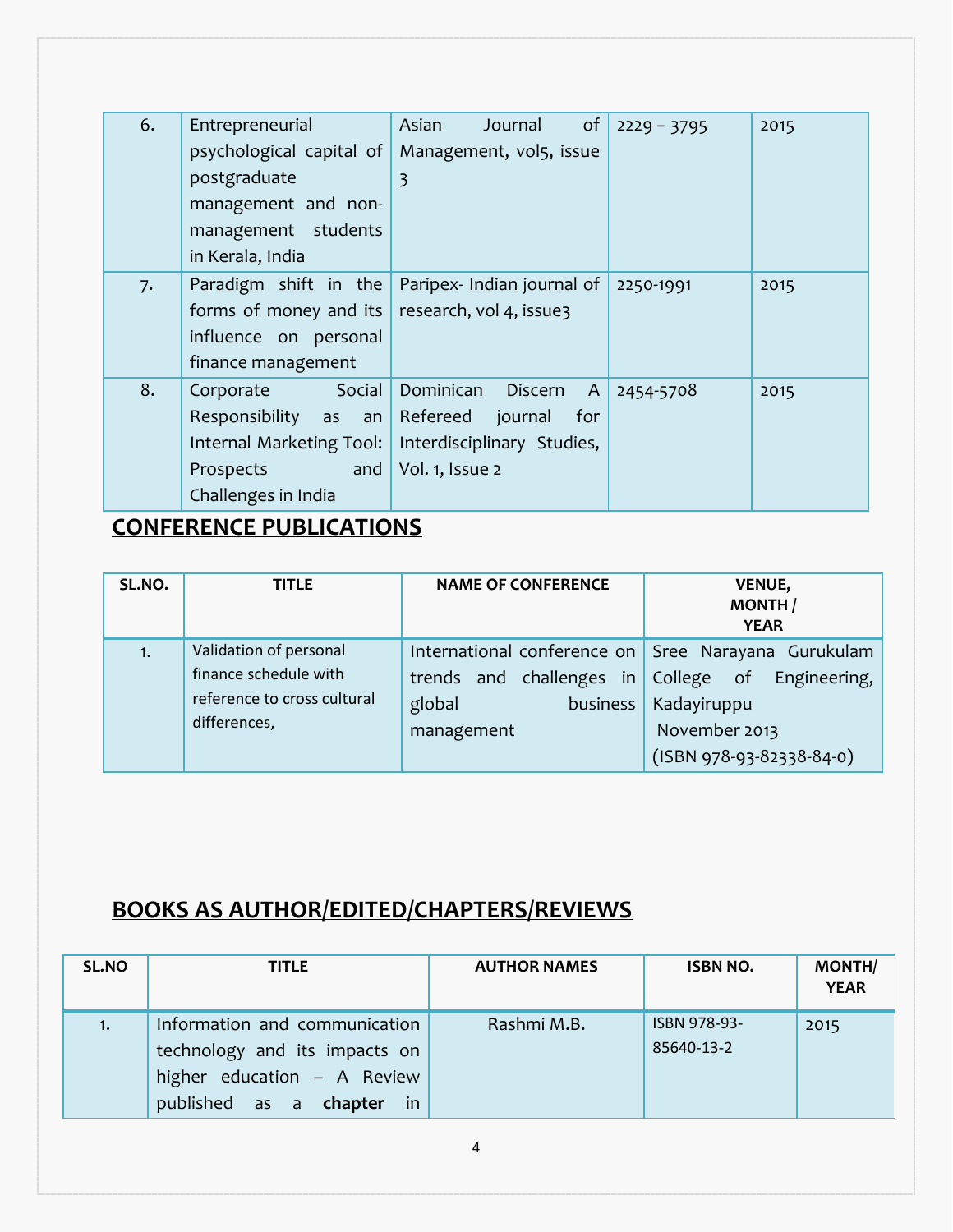| Information and communication |  |  |
|-------------------------------|--|--|
| technology and social science |  |  |
| research.                     |  |  |

# **ORIENTATION/REFRESHER COURSES ATTENDED**

| SL.NO | <b>NAME OF THE PROGRAMME</b>                           | <b>NAME OF THE ORGANISER</b>                                                     | <b>MONTH/</b><br><b>YEAR</b>   |
|-------|--------------------------------------------------------|----------------------------------------------------------------------------------|--------------------------------|
| 1.    | Refresher Course in Commerce                           | Shri Ram College of Commerce,<br>University of Delhi, ARPIT<br>SWAYAM            | February 2020                  |
| 2.    | Fin tech<br>(One month capacity building<br>programme) | School of management studies,<br><b>CUSAT</b><br>(CUSATECH FOUNDATION &<br>RUSA) | February-<br><b>March 2021</b> |

# **SEMINARS/CONFERENCES/WORKSHOPS ATTENDED#**

| SL.NO            | <b>NAME OF THE</b><br><b>PROGRAMME</b>                                           | <b>NAME OF THE</b><br><b>ORGANISER&amp;</b><br><b>SPONSORING AGENCY</b> | <b>VENUE &amp;</b><br><b>DATE</b>       | LEVEL <sup>*</sup> |
|------------------|----------------------------------------------------------------------------------|-------------------------------------------------------------------------|-----------------------------------------|--------------------|
| 1.               | Effective<br>and<br>innovative teaching                                          | Deen dayal upadhyay<br>kaushal Kendra, cusat                            | 11 march 2017                           | Regional           |
| 2.               | Student engagement<br>for effective learning<br>in<br>management<br>education    | SCMS cochin School of<br><b>Business</b><br><b>AICTE</b><br>Sponsored   | $6 - 18$<br>november<br>2017            | National           |
| $\overline{3}$ . | Statistical package for<br>social sciences                                       | Women's<br>studies<br>centre, CUSAT                                     | 19-23 March 2018                        | Regional           |
| 4.               | International<br>workshop on<br>data<br>analysis for research<br>and publication | School of Management<br>Studies, CUSAT                                  | 7-11 May 2018                           | International      |
| 5.               | of<br>Neuro<br>science<br>learning in digitalized                                | SCMS Cochin School of<br><b>Business</b><br><b>AICTE</b>                | SCMS, KOCHI<br>$2^{nd}$ - 7 th November | National           |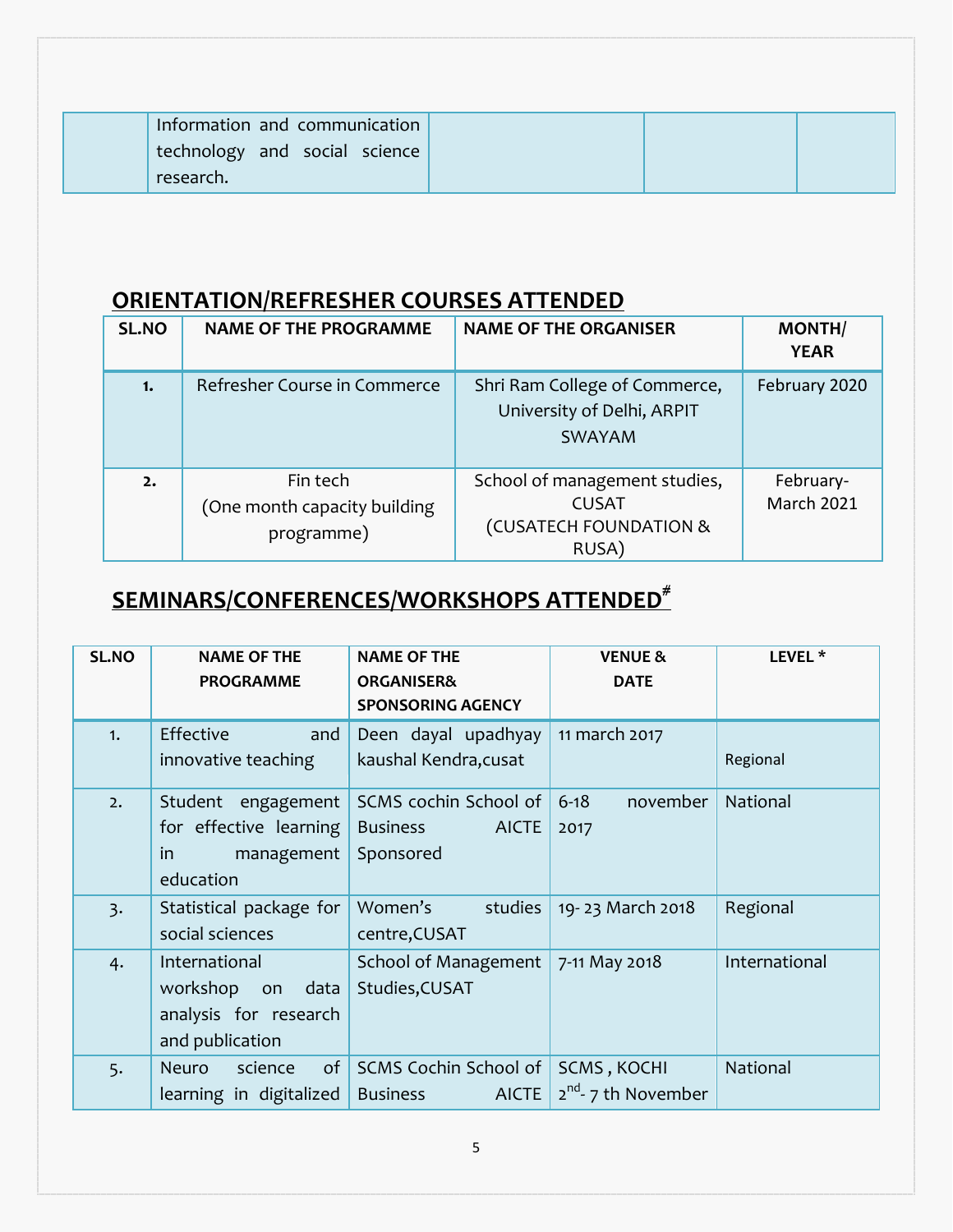|    | learning environment                               | Sponsored                                                                                             | 2020                                                                                                                                          |                 |
|----|----------------------------------------------------|-------------------------------------------------------------------------------------------------------|-----------------------------------------------------------------------------------------------------------------------------------------------|-----------------|
| 6. | Advanced<br>Financial<br><b>Statement Analysis</b> | SCMS Cochin School of<br>AICTE<br><b>Business</b><br>Sponsored                                        | SCMS, KOCHI<br>16 <sup>th</sup> -21 <sup>st</sup> November<br>2020                                                                            | <b>National</b> |
| 7. | Guidance<br>and<br>Counselling                     | St Joseph's College of St<br>Engineering<br>and $ $<br>Palai,<br>technology,<br>Kochi AICTE Sponsored | Joseph's<br>College<br>of<br>Engineering<br>and<br>technology, Palai,<br>Kochi<br>7 <sup>th</sup> December- 12 <sup>th</sup><br>December 2020 | Regional        |

**\*INSTITUTIONAL, REGIONAL, STATE,NATIONAL, INTERNATIONAL**

**#(MENTION THOSE WHICH ARE RELEVANT & PREFERABLY WITHN PAST 5 YEARS)**

## **INVITED TALKS/IN MEDIA/ANY OTHER**

**Online workshop on Introduction to SPSS at St.Pauls College, Kalamassery on 25-03-2021**

#### **POSITIONS HELD IN COLLEGE**

- Question paper setter for Kannur University & Calicut University (MBA)
- Paper valuation at CUSAT and other central valuation camps

#### **PG PROJECTS GUIDED**

| SL.NO | TITLE                                                                                                                                                                                                                                            | <b>MONTH/</b><br><b>YEAR</b> |          |
|-------|--------------------------------------------------------------------------------------------------------------------------------------------------------------------------------------------------------------------------------------------------|------------------------------|----------|
| 1.    | Guided more than 50 MBA projects (school of management studies,<br>CUSAT)<br>Won the best project award instituted by SMS, CUSAT in the year<br>2019. Project title: Kerala Floods: A study on the Recouping<br>behavior of small and tiny firms | From<br>2021                 | $2015 -$ |